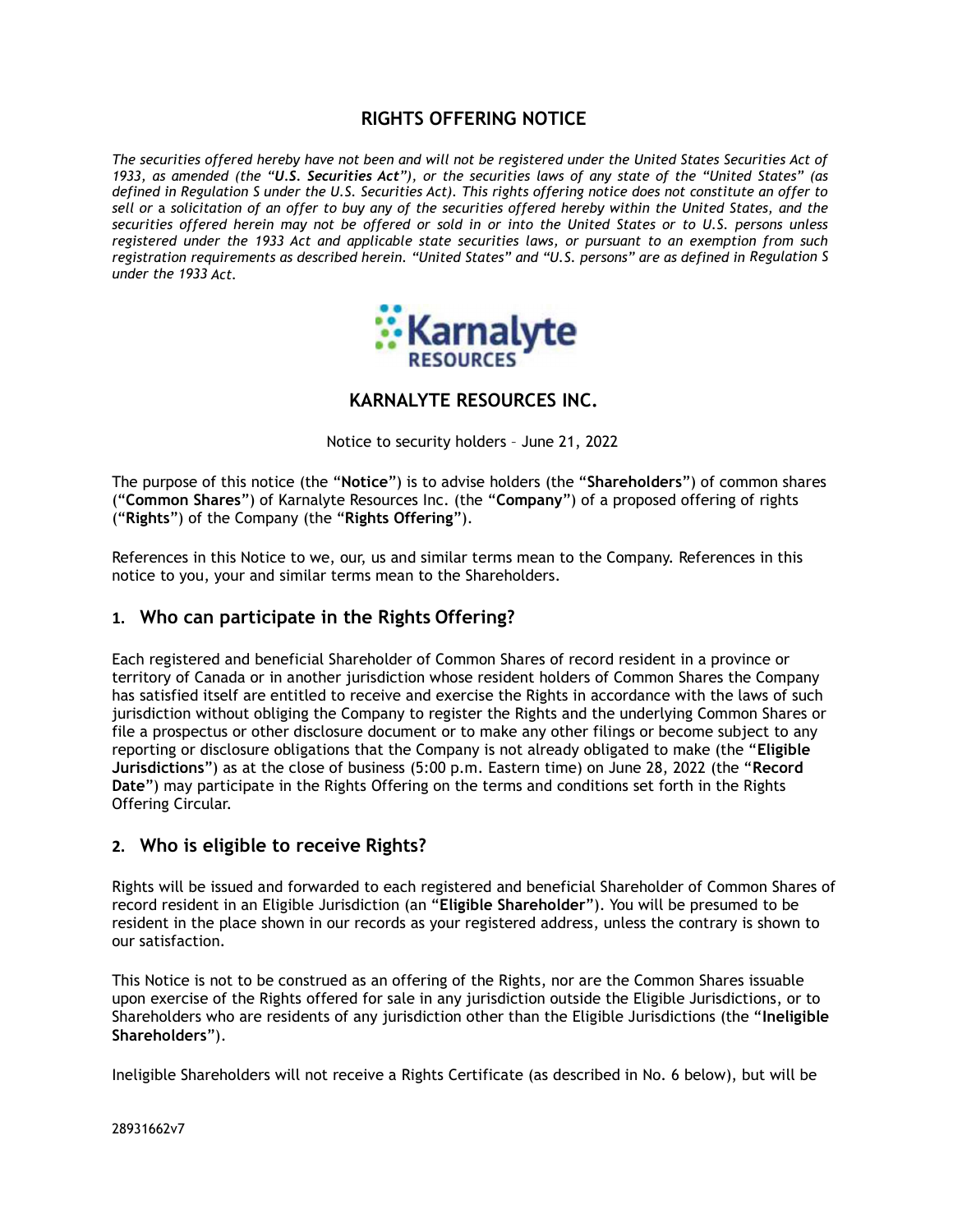sent a letter advising them that their Rights will be held by Olympia Trust Company (the "Rights Agent"), who will hold such Rights as agent for the benefit of all such Ineligible Shareholders. The letter will also describe how certain Ineligible Shareholders may participate in the Rights Offering.

If an Ineligible Shareholder does not satisfy the Company as to their eligibility to participate in the Rights Offering on or before the 10<sup>th</sup> day prior to the Expiry Date (as hereinafter defined), then the Rights Agent will, prior to the Expiry Time (as hereinafter defined), attempt to sell such Rights on the Toronto Stock Exchange, on a best efforts basis. The proceeds received by the Rights Agent, if any, from the sale of the Rights delivered to it, net of any applicable costs, expenses and taxes will be divided among the Ineligible Shareholders who do not satisfy the Company as to their eligibility to participate in the Offering on or before the  $10<sup>th</sup>$  day prior to the Expiry Date on a pro rata basis according to the total number of Common Shares held by them.

#### 3. How many Rights are we offering?

We are offering a total of 42,174,847 Rights to Eligible Shareholders to purchase up to an aggregate of 14,058,282 Common Shares.

#### 4. How many Rights will you receive?

Each Eligible Shareholder will receive one (1) Right for every one (1) Common Share of the Company held as at the Record Date.

#### 5. What does one Right entitle you to receive?

Each three (3) Rights will entitle an Eligible Shareholder to subscribe for one (1) Common Share at a subscription price of \$0.35 (the "Subscription Price") per Common Share (the "Basic Subscription Privilege") until 5:00 p.m. (Eastern time) (the "Expiry Time") on July 29, 2022 (the "Expiry Date"). No fractional Common Shares will be issued.

Any Eligible Shareholder who exercises all of their Rights under the Basic Subscription Privilege will also have the additional privilege of subscribing, pro rata, for additional Common Shares at the Subscription Price (the "Additional Subscription Privilege"). The Common Shares available under the Additional Subscription Privilege will be those Common Shares issuable under the Rights Offering that have not been subscribed and paid for under the Basic Subscription Privilege by the Expiry Time.

Any Eligible Shareholder who exercises their Rights must enclose payment in Canadian funds by certified cheque, bank draft or money order payable to the order of Olympia Trust Company on or before the Expiry Time on the Expiry Date.

#### 6. How will you receive your Rights?

Registered Eligible Shareholders - If you are a registered Eligible Shareholder of Common Shares, a certificate (the "Rights Certificate") representing the total number of Rights which you are entitled to as at the Record Date is enclosed with this Notice.

Beneficial Eligible Shareholders - You are a beneficial Eligible Shareholder of Common Shares if you hold your Common Shares through a securities broker or dealer, bank or trust company, or other participant (a "Participant") in the book-based system administered by CDS Clearing and Depository Services Inc. ("CDS"). The total number of Rights to which all beneficial Eligible Shareholders as at the